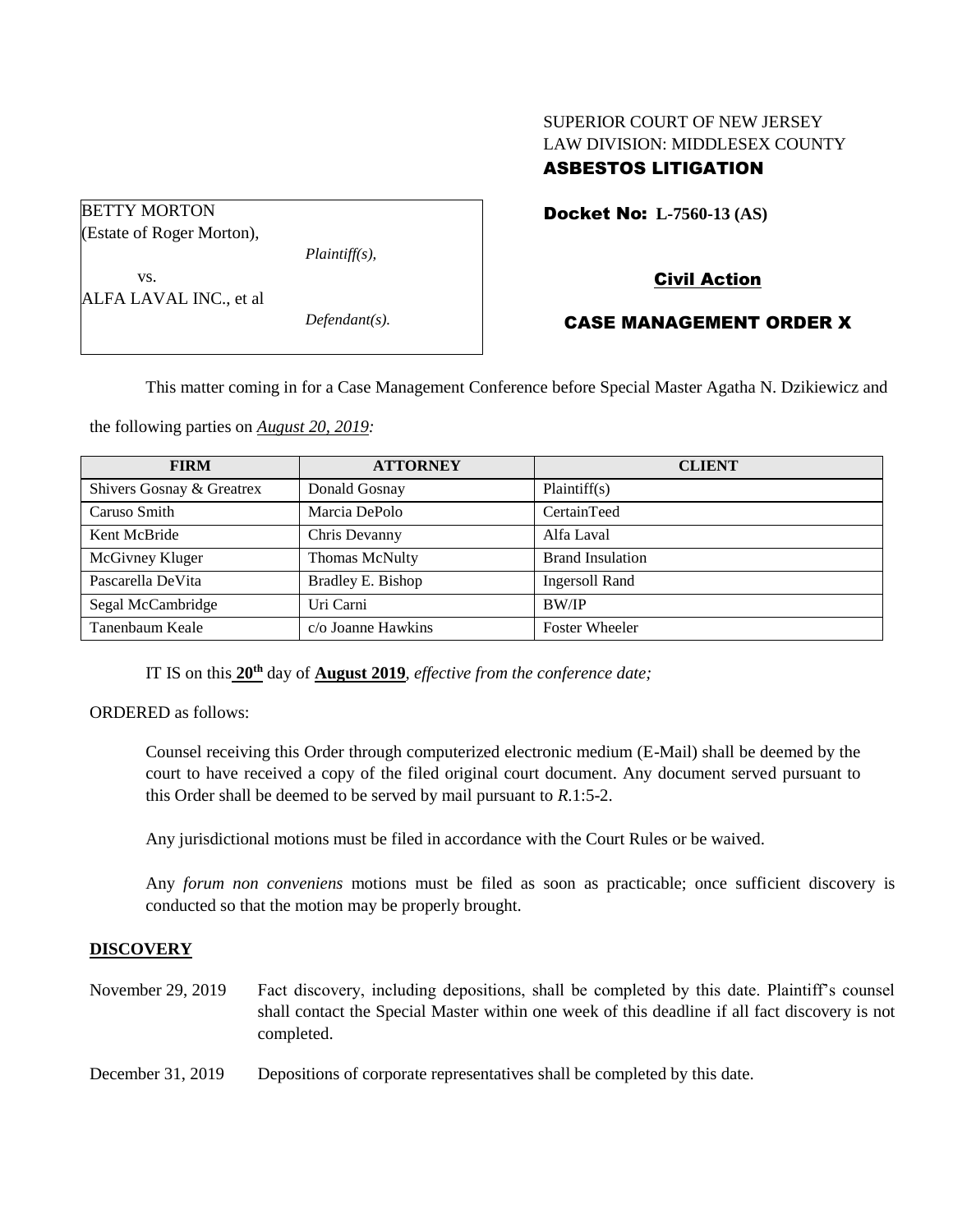### **EARLY SETTLEMENT**

November 29, 2019 Settlement demands shall be served on all counsel and the Special Master by this date.

#### **MEDICAL EXPERT REPORT**

May 15, 2020 Defendants shall identify its medical experts and serve medical reports, if any, by this date. In addition, defendants shall notify plaintiff's counsel (as well as all counsel of record) of a joinder in an expert medical defense by this date.

#### **LIABILITY EXPERT REPORTS**

- March 31, 2020 Plaintiff shall identify its liability experts and serve liability expert reports by this date or waive any opportunity to rely on liability expert testimony.
- May 15, 2020 Defendants shall identify its liability experts and serve liability expert reports, if any, by this date or waive any opportunity to rely on liability expert testimony.

### **SUMMARY JUDGMENT MOTION PRACTICE**

- January 17, 2020 Plaintiff's counsel shall advise, in writing, of intent not to oppose motions by this date.
- January 31, 2020 Summary judgment motions shall be filed no later than this date.
- February 28, 2020 Last return date for summary judgment motions.

#### **ECONOMIST EXPERT REPORTS**

- March 31, 2020 Plaintiff shall identify its expert economists and serve expert economist report(s), if any, by this date or waive any opportunity to rely on economic expert testimony.
- May 15, 2020 Defendants shall identify its expert economists and serve expert economist report(s), if any, by this date or waive any opportunity to rely on economic expert testimony.

#### **EXPERT DEPOSITIONS**

June 8, 2020 Expert depositions shall be completed by this date. To the extent that plaintiff and defendant generic experts have been deposed before, the parties seeking that deposition in this case must file an application before the Special Master and demonstrate the necessity for that deposition. To the extent possible, documents requested in a deposition notice directed to an expert shall be produced three days in advance of the expert deposition. The expert shall not be required to produce documents that are readily accessible in the public domain.

#### **PRE-TRIAL AND TRIAL**

- October 1, 2019 The settlement conference previously scheduled on this date is **cancelled**.
- April 15, 2020 @ 1:30pm Settlement conference. All defense counsel shall appear with authority to negotiate settlement and have a representative authorized to negotiate settlement available by

 $\_$  , and the set of the set of the set of the set of the set of the set of the set of the set of the set of the set of the set of the set of the set of the set of the set of the set of the set of the set of the set of th